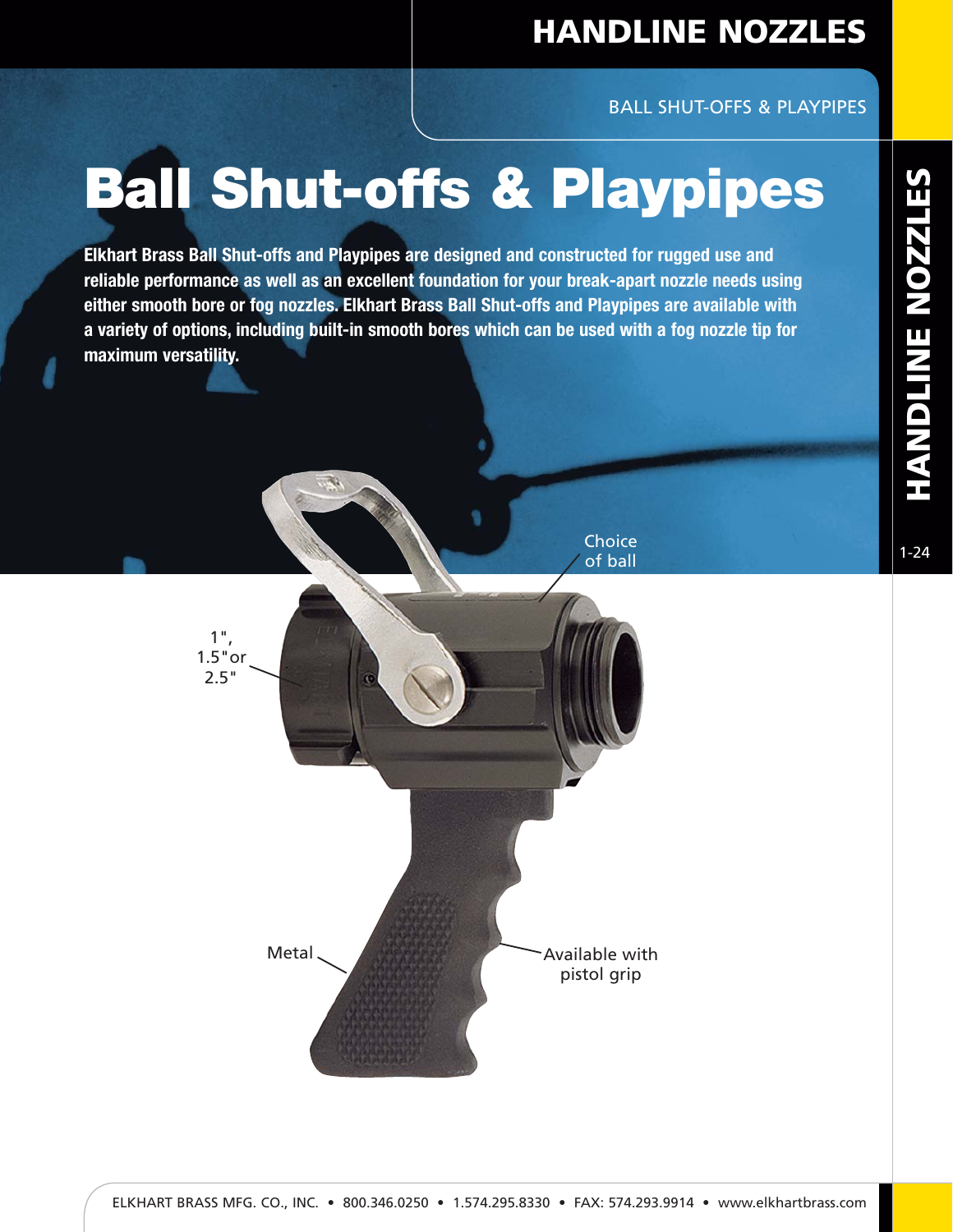# **HANDLINE NOZZLES**

### BALL SHUT-OFFS & PLAYPIPES

#### **BALL SHUT-OFFS & PLAYPIPES**

| Inlet Size | Outlet Size          |           | <b>WATERWAY</b><br><b>SIZE</b> |                |                  | AVAILABLE INTEGRAL<br>SMOOTH BORE<br><b>DISCHARGE SIZE</b> |                             |                      |           |                  |                | <b>BALL</b><br><b>TYPES</b> |                         |            | <b>SEAT</b>       |                          |           | <b>DRIVE</b> |           | <b>GRIP</b> |           |            | <b>BASE</b>  |                       |              |                       |              |              |              | <b>HANDLE MATERIAL</b> |             |                   |                |
|------------|----------------------|-----------|--------------------------------|----------------|------------------|------------------------------------------------------------|-----------------------------|----------------------|-----------|------------------|----------------|-----------------------------|-------------------------|------------|-------------------|--------------------------|-----------|--------------|-----------|-------------|-----------|------------|--------------|-----------------------|--------------|-----------------------|--------------|--------------|--------------|------------------------|-------------|-------------------|----------------|
|            |                      | ÷         | $1\frac{3}{8}$ "               | $1\frac{1}{2}$ | $1\frac{3}{4}$ " | $\mathbb{X}^n$                                             | $\mathbb{N}_2^{\mathbb{N}}$ | $\frac{9V_{51}}{15}$ | ≒         | $1\frac{1}{8}$ " | $1\frac{1}{4}$ | Single Cutaway              | Double Cutaway          | Full Round | Single Adjustable | Non-Adjustable<br>Double | Single    |              | Double    | Pistol Grip | Playpipe  | Ladderhook | Rigid        | <b>TYPE</b><br>Swivel | Free Swivel  | <b>LENGTH</b><br>Long | Short        | Tab          | Horseshoe    | <b>Brass</b>           | Elk-O-Lite® | <b>MODEL</b>      | <b>FIGURE</b>  |
| e          |                      | $\bullet$ |                                |                |                  |                                                            |                             |                      |           |                  |                |                             | $\mathsf{s}$            |            | $\bullet$         |                          | $\bullet$ |              |           |             |           |            | s            |                       | $\mathsf{o}$ |                       |              | $\sf S$      | $\circ$      | $\bullet$              |             | <b>SB-275</b>     | $\overline{2}$ |
|            | $\ddot{\phantom{1}}$ | $\bullet$ |                                |                |                  |                                                            |                             |                      |           |                  |                |                             | s                       |            | $\bullet$         |                          | $\bullet$ |              |           |             |           |            | $\mathsf{o}$ |                       | $\sf S$      |                       |              | $\sf S$      | $\circ$      |                        | $\bullet$   | <b>SB-275-A</b>   | $\overline{2}$ |
|            |                      | $\bullet$ |                                |                |                  | $\bullet$                                                  |                             |                      |           |                  |                |                             | $\mathsf{s}$            |            | $\bullet$         |                          | $\bullet$ |              |           |             |           |            | $\mathsf{o}$ |                       | $\sf S$      |                       |              | $\sf S$      | $\mathbf{o}$ |                        | $\bullet$   | <b>SB-275-AT</b>  | $\mathbf{1}$   |
|            |                      | $\bullet$ |                                |                |                  |                                                            |                             |                      |           |                  |                |                             | $\sf S$                 |            | $\bullet$         |                          | $\bullet$ |              |           | $\bullet$   |           |            | $\circ$      |                       | $\sf s$      |                       |              | $\sf S$      | $\circ$      | $\bullet$              |             | SB-275-G          | $\mathsf{2}$   |
|            |                      | $\bullet$ |                                |                |                  |                                                            |                             |                      |           |                  |                |                             | s                       |            | $\bullet$         |                          | $\bullet$ |              |           | $\bullet$   |           |            | $\circ$      |                       | $\sf s$      |                       |              | S            | $\circ$      |                        | $\bullet$   | <b>SB-275-GA</b>  | $\overline{2}$ |
|            |                      | $\bullet$ |                                |                |                  | $\bullet$                                                  |                             |                      |           |                  |                |                             | $\sf S$                 |            | $\bullet$         |                          | $\bullet$ |              |           | $\bullet$   |           |            | $\circ$      |                       | $\sf S$      |                       |              | $\sf S$      | $\circ$      |                        | $\bullet$   | <b>SB-275-GAT</b> | $\mathbf{1}$   |
|            | 1.5"                 | $\bullet$ |                                |                |                  |                                                            |                             |                      |           |                  |                |                             | $\sf S$                 |            | $\bullet$         |                          | $\bullet$ |              |           |             |           |            | $\mathsf{o}$ | $\sf S$               | $\circ$      |                       |              | $\circ$      | $\sf S$      | $\bullet$              |             | LB-275            | $\overline{2}$ |
|            |                      | $\bullet$ |                                |                |                  |                                                            |                             |                      |           |                  |                |                             | s                       |            | $\bullet$         |                          | $\bullet$ |              |           |             |           |            | $\circ$      | $\sf S$               | $\circ$      |                       |              | $\circ$      | $\sf S$      |                        | $\bullet$   | LB-275-A          | $\overline{2}$ |
|            |                      | $\bullet$ |                                |                |                  |                                                            |                             |                      |           |                  |                |                             | $\overline{\mathsf{s}}$ |            | $\bullet$         |                          | $\bullet$ |              |           | $\bullet$   |           |            | $\mathsf{o}$ | $\mathsf{o}$          | $\sf S$      |                       |              | $\mathsf{o}$ | $\sf S$      |                        | $\bullet$   | <b>LB-275-GA</b>  |                |
| 1.5"       |                      |           | $\bullet$                      |                |                  |                                                            |                             |                      |           |                  |                |                             | $\sf S$                 |            | $\bullet$         |                          | $\bullet$ |              |           |             |           |            | $\mathsf{o}$ | $\sf S$               | $\circ$      |                       |              | $\circ$      | $\sf S$      | $\bullet$              |             | B-275             | $\mathsf{2}$   |
|            |                      |           | $\bullet$                      |                |                  |                                                            |                             |                      |           |                  |                |                             | s                       |            | $\bullet$         |                          | $\bullet$ |              |           |             |           |            | $\mathsf{o}$ | $\sf S$               | $\circ$      |                       |              | $\circ$      | $\sf S$      |                        | $\bullet$   | <b>B-275-A</b>    | $\overline{2}$ |
|            |                      |           | $\bullet$                      |                |                  |                                                            |                             |                      |           |                  |                |                             | $\mathsf{s}$            |            | $\bullet$         |                          | $\bullet$ |              |           | $\bullet$   |           |            | $\mathsf{o}$ | $\mathsf{o}$          | $\sf S$      |                       |              | $\mathsf{o}$ | $\sf S$      |                        | $\bullet$   | <b>B-275-GA</b>   |                |
|            |                      |           | $\bullet$                      |                |                  |                                                            |                             |                      |           |                  |                | s                           | $\mathsf{o}$            | $\circ$    |                   | $\bullet$                |           |              | $\bullet$ |             |           |            |              | $\circ$               | $\sf S$      |                       |              | $\circ$      | $\sf S$      |                        | $\bullet$   | B-375-A           | $\mathsf{2}$   |
|            |                      |           | $\bullet$                      |                |                  |                                                            | $\bullet$                   | $\bullet$            | $\bullet$ | $\bullet$        | $\bullet$      | $\mathsf{s}$                | $\circ$                 | $\circ$    |                   | $\bullet$                |           |              | $\bullet$ |             |           |            |              | $\circ$               | $\sf S$      |                       |              | $\circ$      | $\mathsf{s}$ |                        | $\bullet$   | <b>B-375-AT</b>   | $\mathbf{1}$   |
|            |                      |           | $\bullet$                      |                |                  |                                                            |                             |                      |           |                  |                | $\sf S$                     | $\mathsf{o}$            | $\circ$    |                   | $\bullet$                |           |              | $\bullet$ | $\bullet$   |           |            |              | $\circ$               | $\sf S$      |                       |              | $\mathsf{o}$ | $\sf S$      |                        | $\bullet$   | <b>B-375-GA</b>   |                |
|            |                      |           | $\bullet$                      |                |                  |                                                            | $\bullet$                   | $\bullet$            | $\bullet$ | $\bullet$        | $\bullet$      | s                           | $\circ$                 | $\circ$    |                   | $\bullet$                |           |              | $\bullet$ | $\bullet$   |           |            |              | $\circ$               | $\sf S$      |                       |              | $\circ$      | $\sf S$      |                        | $\bullet$   | <b>B-375-GAT</b>  | $\mathbf{1}$   |
|            | 1.5"                 |           | $\bullet$                      |                |                  |                                                            |                             |                      |           |                  |                |                             | s                       |            | $\bullet$         |                          | $\bullet$ |              |           |             |           |            | $\circ$      | $\sf S$               | $\circ$      |                       |              | $\circ$      | $\sf S$      | $\bullet$              |             | <b>DB-275</b>     |                |
|            |                      |           | $\bullet$                      |                |                  |                                                            |                             |                      |           |                  |                |                             | $\overline{\mathsf{s}}$ |            | $\bullet$         |                          | $\bullet$ |              |           |             |           |            | $\mathsf{o}$ | $\sf S$               | $\mathsf{o}$ | $\sf S$               | $\mathsf{o}$ | $\mathbf{o}$ | $\sf S$      |                        | $\bullet$   | <b>DB-275-A</b>   |                |
|            |                      |           | $\bullet$                      |                |                  |                                                            |                             |                      |           |                  |                |                             | $\mathsf{s}$            |            | $\bullet$         |                          | $\bullet$ |              |           | $\bullet$   |           |            | $\circ$      | $\circ$               | $\sf S$      | S                     | o            | $\mathsf{o}$ | $\sf S$      |                        | $\bullet$   | <b>DB-275-GA</b>  |                |
|            |                      |           | $\bullet$                      |                |                  |                                                            |                             |                      |           |                  |                | $\mathsf{s}$                | $\circ$                 | $\circ$    |                   | $\bullet$                |           |              | $\bullet$ |             |           |            |              |                       | $\sf S$      | s                     | o            | $\mathsf{o}$ | $\mathsf{s}$ |                        | $\bullet$   | <b>DB-375-A</b>   |                |
|            |                      |           | $\bullet$                      |                |                  |                                                            |                             |                      |           |                  |                | $\sf S$                     | $\mathsf{o}$            | $\circ$    |                   | $\bullet$                |           |              | $\bullet$ | $\bullet$   |           |            |              |                       | $\sf S$      | S                     | o            | $\mathsf{o}$ | $\sf S$      |                        | $\bullet$   | <b>DB-375-GA</b>  |                |
| 2.5"       |                      |           | $\bullet$                      |                |                  |                                                            | $\bullet$                   | $\bullet$            | $\bullet$ | $\bullet$        | $\bullet$      | s                           | $\circ$                 | $\circ$    |                   | $\bullet$                |           |              | $\bullet$ |             |           |            |              |                       | $\sf S$      | S                     | o            | $\mathsf{o}$ | $\sf S$      |                        | $\bullet$   | <b>DB-375-AT</b>  |                |
|            |                      |           | $\bullet$                      |                |                  |                                                            | $\bullet$                   | $\bullet$            | $\bullet$ | $\bullet$        | $\bullet$      | s                           | $\circ$                 | $\circ$    |                   | $\bullet$                |           |              | $\bullet$ | $\bullet$   |           |            |              |                       | $\sf S$      | S                     | o            | $\mathsf{o}$ | $\sf S$      |                        | $\bullet$   | <b>DB-375-GAT</b> |                |
|            |                      |           | $\bullet$                      |                |                  |                                                            |                             |                      |           |                  |                |                             | $\sf S$                 |            | $\bullet$         |                          | $\bullet$ |              |           |             | $\bullet$ |            |              |                       | $\sf S$      |                       |              |              | $\sf S$      |                        | $\bullet$   | <b>B-278</b>      | $\overline{4}$ |
|            |                      |           | $\bullet$                      |                |                  |                                                            |                             |                      |           | ٠                | $\bullet$      |                             | $\sf S$                 |            | $\bullet$         |                          | $\bullet$ |              |           |             | $\bullet$ |            |              |                       | s            |                       |              |              | S            |                        | $\bullet$   | <b>B-278-AT</b>   | 4              |
|            |                      |           | $\bullet$                      |                |                  |                                                            |                             |                      |           |                  |                |                             | $\overline{\mathsf{S}}$ |            | $\bullet$         |                          |           | $\bullet$    |           |             | $\bullet$ | $\bullet$  |              |                       | $\sf S$      |                       |              |              | $\mathsf{s}$ |                        | $\bullet$   | B-278-L           | $\overline{4}$ |
|            |                      |           | $\bullet$                      |                |                  |                                                            |                             |                      |           |                  |                |                             | s                       |            | $\bullet$         |                          | $\bullet$ |              |           |             | $\bullet$ |            |              |                       | $\sf S$      |                       |              |              | $\sf S$      |                        | $\bullet$   | B-877-A*          |                |
|            |                      |           |                                | $\bullet$      |                  |                                                            |                             |                      |           |                  |                |                             | S                       |            | $\bullet$         |                          | $\bullet$ |              |           |             | $\bullet$ | $\bullet$  | S            |                       |              |                       |              |              |              | $\bullet$              |             | 279-L             | $\overline{3}$ |
|            |                      |           |                                | $\bullet$      |                  |                                                            |                             |                      |           |                  |                |                             |                         |            |                   |                          |           |              |           |             | $\bullet$ | $\bullet$  |              |                       | $\sf S$      |                       |              |              |              |                        | $\bullet$   | 279-LA            | 3              |
|            |                      |           |                                |                |                  |                                                            |                             |                      |           | $\bullet$        |                |                             |                         |            |                   |                          |           |              |           |             | $\bullet$ |            | $\sf S$      |                       |              |                       |              |              |              | $\bullet$              |             | 211T              |                |
| 2.5"       | 2.5"                 |           |                                |                | $\bullet$        |                                                            |                             |                      |           |                  |                | s                           |                         |            | $\bullet$         |                          | $\bullet$ |              |           |             |           |            | $\sf S$      |                       |              |                       |              |              | S            | $\bullet$              |             | JB-275            |                |
|            |                      |           |                                |                | $\bullet$        |                                                            |                             |                      |           |                  |                |                             | $\sf S$                 |            | $\bullet$         |                          | $\bullet$ |              |           |             |           |            |              |                       | $\sf S$      |                       |              |              | $\sf S$      |                        | $\bullet$   | JB-275-A          |                |
|            |                      |           |                                |                | $\bullet$        |                                                            |                             |                      |           |                  |                |                             | $\sf S$                 |            | $\bullet$         |                          | $\bullet$ |              |           | $\bullet$   |           |            |              |                       | $\sf S$      |                       |              |              | $\sf S$      |                        | $\bullet$   | <b>JB-275-GA</b>  |                |

the other

 $Key$   $s = standard$   $o = option$ \*B-278 (without ladderhook) + ST-190-BA (Triple Stack Tip)

1-25